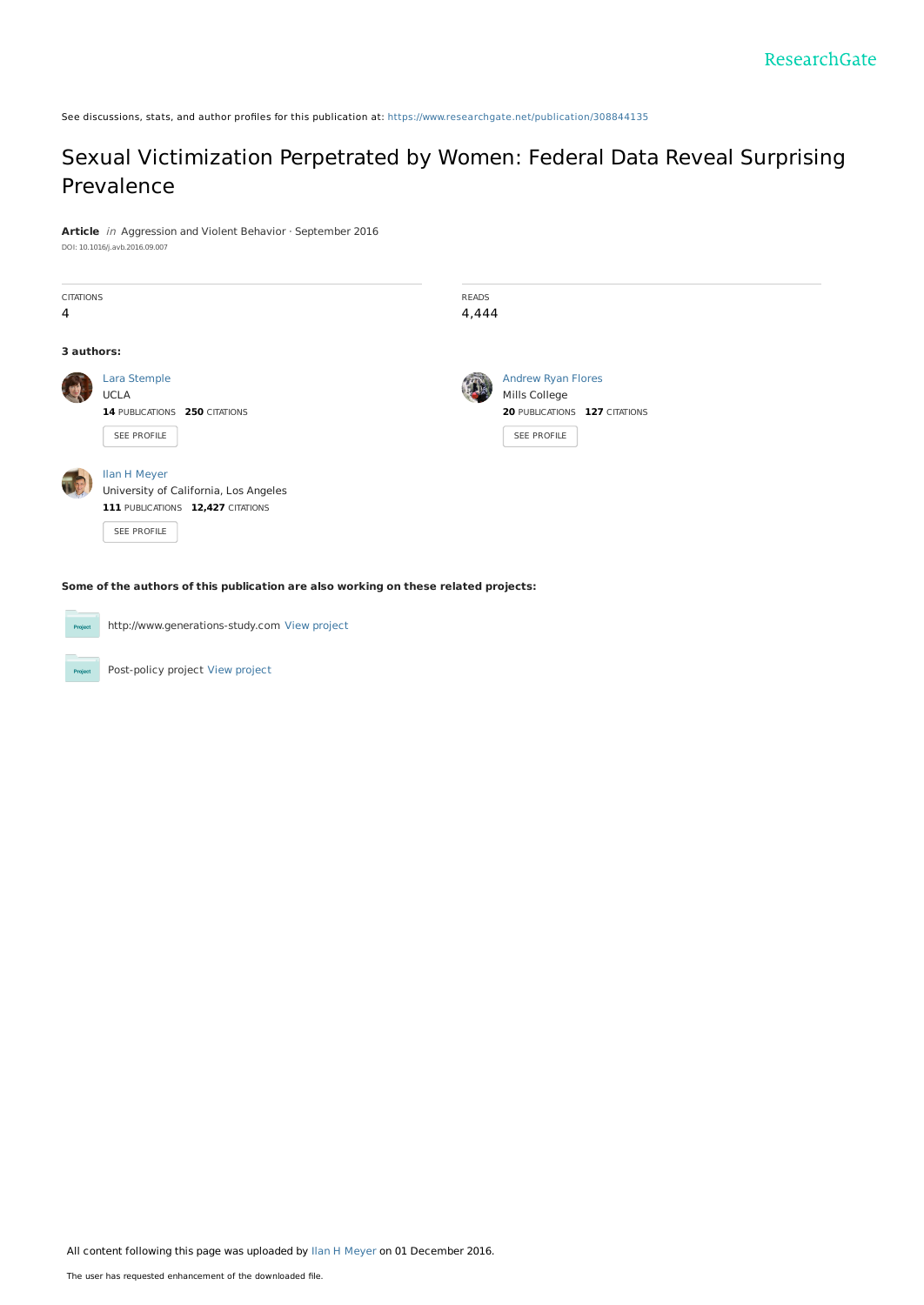# **ARTICLE IN PRESS**

[Aggression and Violent Behavior xxx \(2016\) xxx](http://dx.doi.org/10.1016/j.avb.2016.09.007)–xxx



Contents lists available at [ScienceDirect](http://www.sciencedirect.com/science/journal/13591789)

# Aggression and Violent Behavior



# Sexual victimization perpetrated by women: Federal data reveal surprising prevalence

## Lara Stemple <sup>a,</sup>\*, Andrew Flores <sup>b</sup>, Ilan H Meyer <sup>c</sup>

<sup>a</sup> Health and Human Rights Law Project, UCLA School of Law, United States

**b** Mills College, United States

<sup>c</sup> Williams Institute, UCLA School of Law, United States

#### article info abstract

Article history: Received 11 January 2016 Received in revised form 13 July 2016 Accepted 26 September 2016 Available online xxxx

Keywords: Rape Sexual victimization Female perpetration

### 1. Introduction

Sexual victimization perpetrated by women is a form of abuse that has long been misunderstood and minimized ([Vandiver & Walker,](#page-9-0) [2002\)](#page-9-0). While documented in the research literature beginning in the 1930s [\(Strickland, 2008; Denov, 2003a; Williams, Ghandour, & Kub,](#page-9-0) [2008; Davin, Hislop, & Dunbar, 1999; Fromuth & Conn, 1997;](#page-9-0) [Saradjian, 1996](#page-9-0)), the systematic study of female sexual perpetration was not undertaken until the 1990s, and even then, the literature remained underdeveloped, much of it examining only child sexual abuse [\(Denov, 2001; Strickland, 2008](#page-8-0)). To date, no clinical studies involving large numbers of female sexual perpetrators exist (Pfl[ugradt &](#page-9-0) [Cortoni, 2015](#page-9-0)). The last decade has, however, seen a notable uptick in other empirical research on female sexual perpetration [\(Cortoni,](#page-8-0) [2015\)](#page-8-0), which has begun to expand the knowledge base on this otherwise neglected topic.

Our own interest in female sexual perpetration was catalyzed by our prior research analyzing large-scale federal agency surveys conducted in 2010 through 2012 which found a high prevalence of sexual victimization perpetrated against men [\(Stemple & Meyer, 2014\)](#page-9-0). We identified factors that lead to the persistent minimizing of male victimization, including reliance on gender stereotypes, outdated definitions of sexual victimization, and sampling biases. Yet we remained perplexed by some of the more striking findings. The Centers for Disease Control and Prevention (CDC), for example, found that women and men reported a nearly equal prevalence of nonconsensual sex in a 12-month period

Corresponding author. E-mail address: [stemple@law.ucla.edu](mailto:stemple@law.ucla.edu) (L. Stemple).

<http://dx.doi.org/10.1016/j.avb.2016.09.007> 1359-1789/© 2016 Published by Elsevier Ltd.

This article examines female sexual perpetration in the U.S. To do so, we analyzed data from four large-scale federal agency surveys conducted independently by the Centers for Disease Control and Prevention and the Bureau of Justice Statistics in 2008 through 2013. We found these data to contradict the common belief that female sexual perpetration is rare. We therefore reviewed the broader literature to identify patterns and provide context, including among high-risk populations such as college students and inmates. We recommend that professionals responding to this problem avoid gender stereotypes that downplay the frequency and impact of female sexual perpetration so as to comprehensively address sexual victimization in all forms.

© 2016 Published by Elsevier Ltd.

[\(Stemple & Meyer, 2014\)](#page-9-0). Because most male victims reported female perpetrators, we felt additional research was needed to better understand sexual victimization that runs counter to traditional assumptions about the sex of perpetrators.

Here we turn once again to large-scale federal agency surveys, this time to glean an overall picture of the prevalence and incidence of female sexual perpetration in the U.S. We looked at perpetration against both male and female victims. We examined four surveys conducted independently by the Centers for Disease Control and Prevention (CDC) and the Bureau of Justice Statistics (BJS) in 2008 through 2013 [\(Table 1\)](#page-2-0). Ours is the first study to examine together large federal data sets, obtained from nationally representative samples (except in the case of inmates). Together these surveys have reached many tens of thousands of people, and each has shown internally consistent results over time. We therefore believe that this article provides more definitive estimates about the prevalence of female sexual perpetration than has been provided in the literature to date. Taken as a whole, the reports we examine document surprisingly significant prevalence of femaleperpetrated sexual victimization, mostly against men and occasionally against women. The findings are sufficiently robust so as to compel a rethinking of long-held stereotypes about sexual victimization and gender.

We also highlight other findings in the broader literature that illuminate this phenomenon. Some research has found that women themselves report committing abuse in surprisingly high proportions, and others have examined the behavior patterns of at-risk populations such as college students and adults and juveniles held in confinement. A look at these studies helps shed light on the female perpetration dynamics at play in different contexts.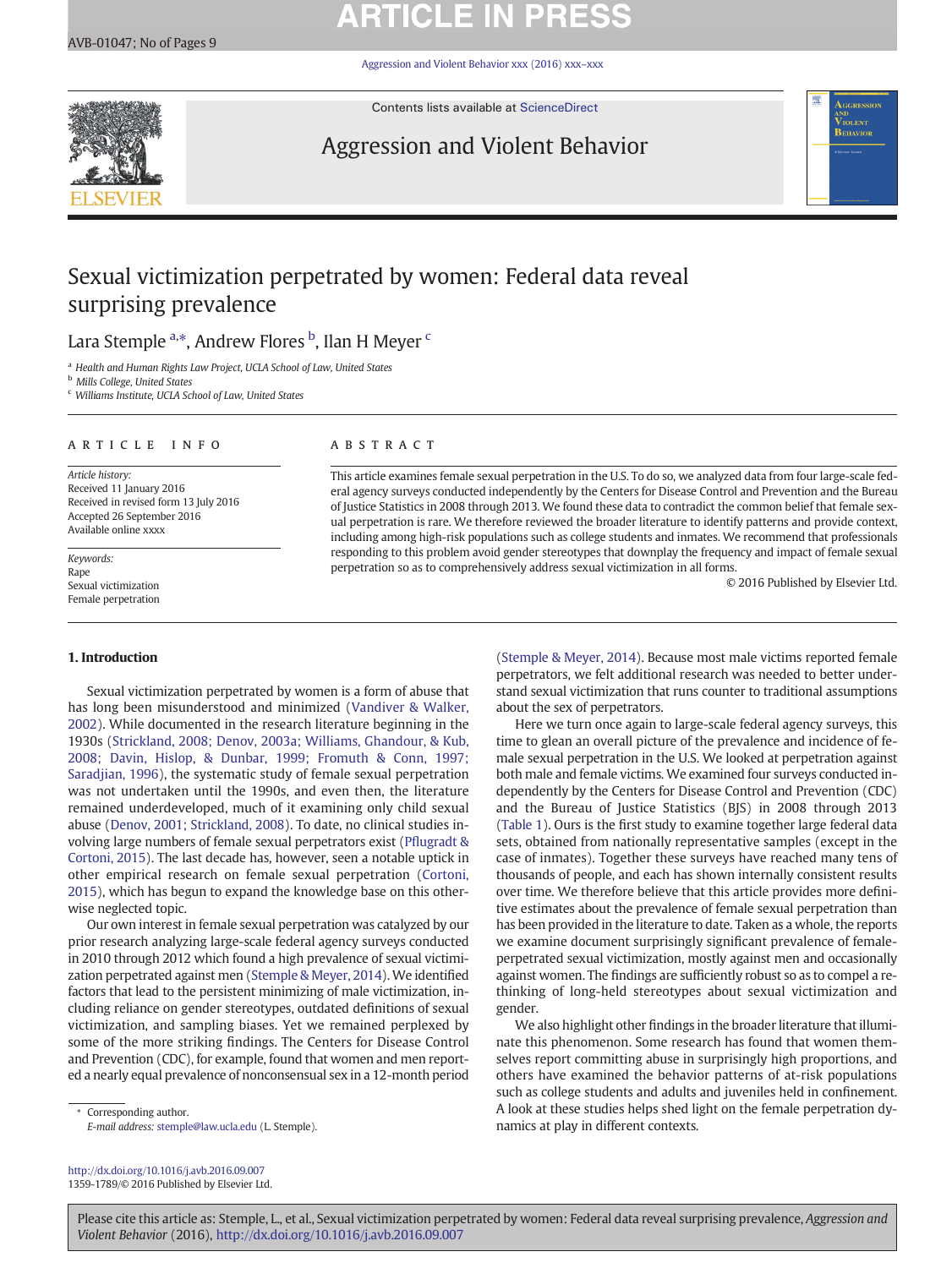## <span id="page-2-0"></span>Table 1

US Federal Agency Surveys of Sexual Victimization Using Probability Samples.

| Study                                                                                                                                   | Year of<br>study | Conducted by                                     | Sample                                                                                                                                                                   | N <sub>0</sub>                               |
|-----------------------------------------------------------------------------------------------------------------------------------------|------------------|--------------------------------------------------|--------------------------------------------------------------------------------------------------------------------------------------------------------------------------|----------------------------------------------|
| National Intimate Partner and Sexual Violence Survey<br>(NISVS)                                                                         | 2011             | Centers for<br>Disease Control<br>and Prevention | Nationally representative telephone survey of 12 months and<br>lifetime prevalence data on sexual violence, stalking, and intimate<br>partner violence                   | 12.727                                       |
| National Intimate Partner and Sexual Violence Survey<br>(NISVS); and 2010 Findings on Victimization by Sexual<br>Orientation (NISVS-SO) | 2010             | Centers for<br>Disease Control<br>and Prevention | Nationally representative telephone survey of 12 months and<br>lifetime prevalence data on sexual violence, stalking, and intimate<br>partner violence                   | 16.507                                       |
| National Crime Victimization Survey (NCVS)                                                                                              | 2010-2013        | Bureau of Justice<br><b>Statistics</b>           | Multistage stratified cluster survey with a rotating panel design.<br>Interviews are conducted every six months and households are<br>rotated into and out of the sample | 146.811<br>households<br>31.099<br>incidents |
| Sexual Victimization in Juvenile Facilities as Reported by<br>Youth; National Survey of Youth in Custody (NSYC<br>2012)                 | 2012             | Bureau of Justice<br><b>Statistics</b>           | Multistage stratified survey of facilities in each state of the United<br>States and random sample of youths within selected facilities                                  | 8707                                         |
| Sexual Victimization Reported by Former State<br>Prisoners; National Former Prisoner Survey (NFPS)                                      | 2008             | Bureau of Justice<br><b>Statistics</b>           | Multistage stratified survey of parole offices in 40 states of the United 17,738<br>States and random sample of former prisoners within selected<br>offices.             |                                              |

A focus on female perpetration might be skeptically viewed as an attempt to upend a women's rights agenda focused on male-perpetrated sexual victimization. But attention to female perpetration need not negate concern about other forms of abuse. Moreover, a close look a sexual victimization perpetrated by women is consistent with feminist imperatives to undertake intersectional analyses, to take into account power relations, and to question gender-based stereotypes, as we explain. For example, we know that juveniles in detention, where victimization flourishes, are disproportionately drawn from racial and ethnic minorities ([Hartney & Vuong, 2009](#page-9-0)). We know that women who commit sexual victimization sometimes co-offend with coercive male partners [\(Faller, 1987; Johansson-Love & Fremouw, 2006; Matthews, Matthews,](#page-9-0) [& Speltz, 1989; McCarty, 1986; Rosencrans, 1997; Syed & Williams,](#page-9-0) [1996](#page-9-0)) and that women perpetrators have often experienced severe childhood sexual abuse themselves ([Christopher, Lutz-Zois, & Rein](#page-8-0)[hardt, 2007; Johansson-Love & Fremouw, 2006; Sandler & Freeman,](#page-8-0) [2009\)](#page-8-0). Lesbian and bisexual women abused by women report feeling that their victimization is delegitimized due to heterosexist assumptions [\(Girshick, 2002b\)](#page-9-0). These complex realities call into question a simplistic male-on-female victimization paradigm and merit further inquiry.

We conclude by recommending that public health and policy responses embrace a new, gender inclusive response to sexual victimization. This ought to entail, among other things, the attention of healthcare and criminal justice professionals to the reality of female perpetration, the inclusion of inmates in our national conversation about sexual victimization, and an expanded research agenda to study sexual victimization more comprehensively.

### 2. Gender-based assumptions about sexual victimization

Contemporary understandings of sexual victimization have been informed by the reality that men's sexual violence toward women was ignored for centuries and remains dangerously well tolerated in many regions of the world. Feminist approaches have long challenged the assumption that male-on-female sexual abuse is an inevitable outgrowth of preordained differences between the sexes. Instead, feminist theory posits that sexual victimization is a result of socially constructed male power and privilege, employed as a tool to subordinate women [\(Brownmiller, 1975](#page-8-0)). This male-on-female construct remains the dominant paradigm through which sexual victimization is understood and addressed.

We and other scholars have pressed for an expanded understanding of sexual victimization [\(Smith, 2012; Turchik & Edwards, 2012;](#page-9-0) [Stemple, 2009; Denov, 2003a, 2003b](#page-9-0)). New research findings that run counter to gender stereotypes fuel this imperative. While in no way seeking to minimize the very real phenomenon of male perpetration, we examine female perpetration so as to explore the gender dynamics at play and to understand sexual victimization more fully. In so doing, we argue that new attention to female sexual perpetration serves important feminist goals.

Stereotypes about women, which reflect gender and heterosexist biases, include the notion that women are nurturing, submissive helpmates to men. The idea that women can be sexually manipulative, dominant, and even violent runs counter to these stereotypes [\(Byers, 1996;](#page-8-0) Pfl[ugradt & Allen, 2012](#page-8-0)). Yet studies have documented femaleperpetrated acts that span a wide spectrum of sexual abuse, which include even severe harms such as nonconsensual oral sex, vaginal and anal penetration with a finger or object, and intercourse [\(Hetherton,](#page-9-0) [1999; Johansson-Love & Fremouw, 2006; National Center for Injury](#page-9-0) [Prevention and Control, 2011; P](#page-9-0)flugradt & Allen, 2012).

Despite this reality, the minimizing of female perpetration persists [\(Struckman-Johnson & Anderson, 1998; Turchik & Edwards, 2012](#page-9-0)). Studies of "rape myths" among college students, for example, have found that little has changed over two decades ([Turchik & Edwards,](#page-9-0) [2012\)](#page-9-0). The majority of those surveyed do not believe that a "big, strong man can be raped by a woman," ([Struckman-Johnson & Struckman-](#page-9-0)[Johnson, 1992\)](#page-9-0) nor do they think that a man who was raped by a woman would be "very upset" [\(Chapleau, Oswald, & Russell, 2008;](#page-8-0) [Turchik & Edwards, 2012\)](#page-8-0). Male victims are viewed as more culpable for the abuse themselves if their abuser is female rather than male [\(Davies & Rogers, 2006\)](#page-8-0).

Viewing women only as passive or harmless problematically constructs women as one-dimensional, thereby lacking in the negative traits that complex human beings embody. It can also deny women agency and the responsibility for their actions that empowered persons ought to have. As one scholar observed, to be fully recognized, women must be "heard in all possible forms, whether in compassion, in protest, or in violence" ([Denov, 2003b\)](#page-8-0). Moreover, the drive for power is now understood to inform sexual violence [\(MacKinnon, 1987; National](#page-9-0) [Sexual Violence Resource Center, 2014\)](#page-9-0). To deny this drive negates any female impulse to dominate others, however misguided it may be [\(Hetherton, 1999](#page-9-0)).

Moreover, attention to female sexual perpetration is aligned with feminist concerns about female victimization because female perpetration is frequently intertwined with women's past experience of their own victimization [\(Vandiver & Teske, 2006\)](#page-9-0). One study found that juvenile female sex offenders had a notably higher number of past sexual abusers (4.5) compared to juvenile male sex offenders (1.4) ([Mathews, Hunter, & Vuz, 1997\)](#page-9-0). Female perpetrators also reported earlier sexual abuse (64% were first victimized before age six, as opposed to 26% of male sexual offenders) [\(Mathews et al., 1997\)](#page-9-0). Another study of adult and juvenile sex offenders found that females were more likely to be victims of incest (33%) than male offenders (13%); female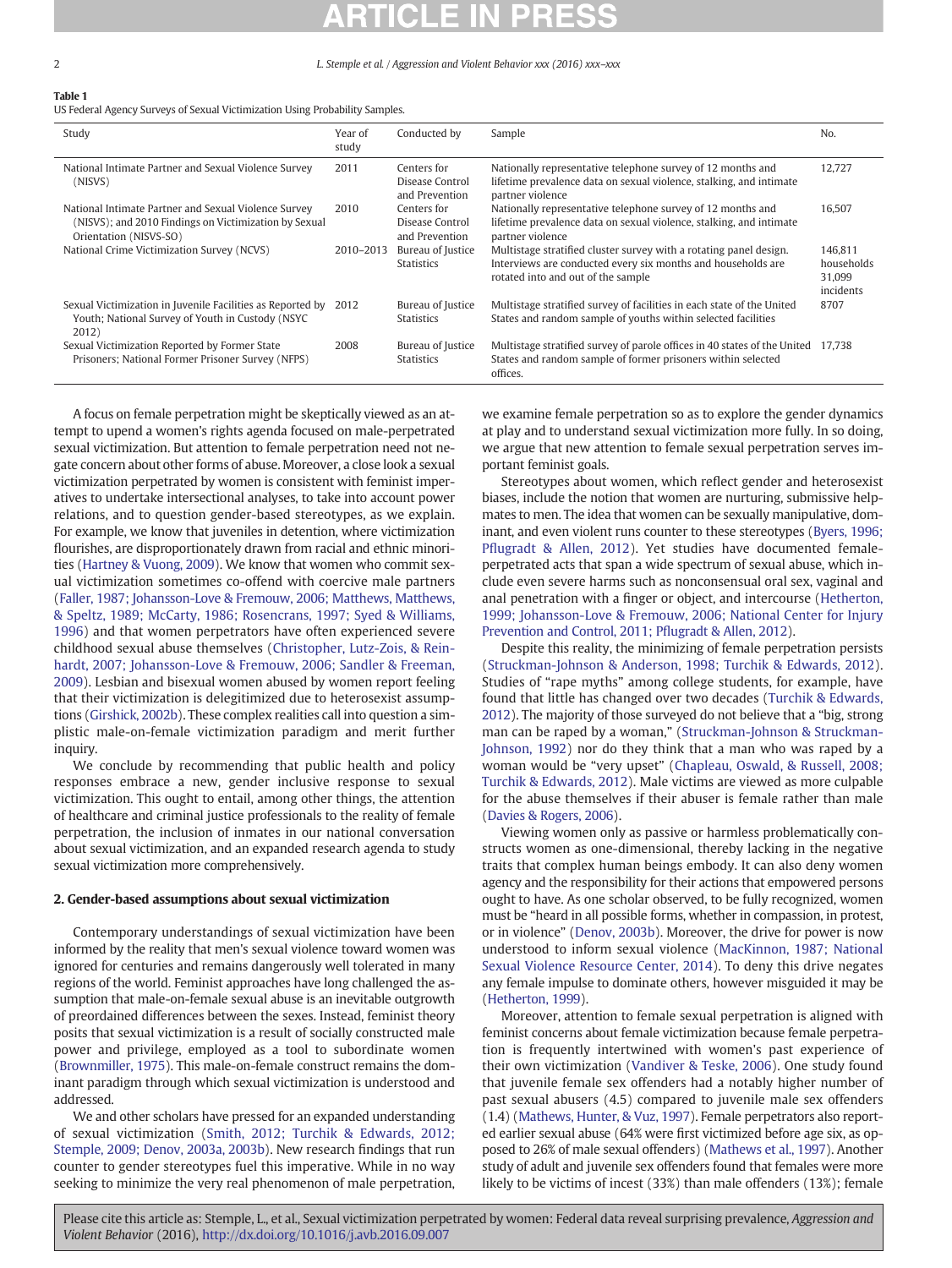<span id="page-3-0"></span>perpetrators were also more likely to report having been raped (39%) as compared to males (4%) [\(Miccio-Fonseca, 2000](#page-9-0)) (although unduly limited definitions of "rape" sometimes undercount even severe sexual victimization of men and boys ([Stemple & Meyer, 2014](#page-9-0))).

Comparisons between female perpetrators of sexual versus nonsexual crimes have found that those who perpetrated sexual crimes had previously experienced greater childhood trauma than those convicted of nonsexual offenses, including more physical violence, emotional abuse, and neglect ([Sandler & Freeman, 2009\)](#page-9-0). Compared to other perpetrators, female sexual perpetrators are more likely to have experienced more frequent sexual victimization and of a longer duration [\(Christopher et al., 2007](#page-8-0)). The high incidence of past sexual victimization has been identified among both incarcerated female perpetrators as well as college-age perpetrators who are not in contact with the criminal justice system [\(Johansson-Love & Fremouw, 2006](#page-9-0)).

### 3. Female perpetration in new federal agency data

We turn now to the findings from large-scale federal agency surveys from 2008 to 2013. The prevalence of female sexual victimization has long been considered difficult to quantify [\(Vandiver & Walker, 2002](#page-9-0)). Estimates have ranged vastly ([Mendel, 1995](#page-9-0)), depending on whether one looks at arrest and conviction records [\(Sandler & Freeman, 2009](#page-9-0)), surveys of respondents' own perpetration, or surveys of respondents' victimization. New federal data on respondent victimization, to which we now turn, indicate that females comprise a significant proportion of perpetrators of sexual victimization. Here, we examine four largescale federal agency surveys, two conducted among the general population and two conducted among those currently or previously incarcerated ([Table 1](#page-2-0)).

#### 3.1. General population

### 3.1.1. National Intimate Partner and Sexual Violence Survey (NISVS)

The National Intimate Partner and Sexual Violence Survey (NISVS), one of the most comprehensive general population surveys on this topic to date, was conducted by the Centers for Disease Control and Prevention beginning in 2010. Remarkably, the surveys have found that men and women had a similar 12-month prevalence of nonconsensual

sex (i.e., 1.6 million women and 1.7 million men were raped or made to penetrate in 2011 data) ([Breiding et al., 2014](#page-9-0)). There was greater divergence by sex in lifetime reports. In 2011, for example, 19.3% of women reported having been raped in their lifetime. 1.7% of men reported being raped, under the CDC's narrow definition of rape, which is limited to penetration of the victim, and 6.7% of men reported being "made to penetrate" someone (also a form of nonconsensual sex) in their lifetime [\(Breiding et al., 2014](#page-9-0)).

The 2010 report (which had similar findings by victim sex as the 2011 report) is the only report to provide detail on the sex of perpetrators, the subject of our focus here. Unfortunately, the details are limited and only include lifetime prevalence; we calculated proportions from marginal and conditional distributions provided in the federal agency's reports to determine sex and sexual orientation prevalences.

The findings were noteworthy. Females reporting any form of sexual victimization were vastly more likely to have experienced abuse by male perpetrators, as were male victims who experienced the CDC's overly narrow definition of rape. But among men reporting other forms of sexual victimization, 68.6% reported female perpetrators (Fig. 1). Specifically, being "made to penetrate" – the form of nonconsensual sex that men are much more likely to experience in their lifetime – is frequently perpetrated by women: 79.2% of victimized men reported female perpetrators. Therefore when the CDC or others fixate on the directionality of penetration and define rape in a narrow way that excludes this form of nonconsensual sex, the rape figures misrepresent who perpetrates nonconsensual sex when men and boys are victims. (Elsewhere we have critiqued in greater detail the CDC's failure to use an inclusive definition of rape that treats nonconsensual sex as rape, regardless of the directionality of penetration [\(Stemple & Meyer,](#page-9-0) [2014\)](#page-9-0). In contrast to the CDC, other contemporary researchers now use a gender-inclusive definition of rape ([Turchik, 2012; Ybarra &](#page-9-0) [Mitchell, 2013; Basile, Smith, Breiding, Black, & Mahendra, 2014\)](#page-9-0).

The 2010 and 2011 reports also estimate that men who experienced sexual coercion and unwanted sexual contact were more likely to report female rather than male perpetrators. Despite this study's own findings, CDC authors emphasize the prevention of male perpetration [\(Breiding](#page-9-0) [et al., 2014](#page-9-0)).

In 2013, the CDC released a report on its 2010 NISVS findings focused on lifetime prevalence by sexual orientation. Among men in the sample,



 $\blacksquare$  Only male perpetrator(s)  $\blacksquare$  Only female perpetrator(s) or both male & female perpetrators

Fig. 1. Lifetime prevalence reports of "non-rape sexual victimization" from the National Intimate Partner and Sexual Violence Survey (NISVS) 2010 Summary Report and the National Intimate Partner and Sexual Violence Survey (NISVS) 2010 Findings on Victimization by Sexual Orientation. Note: "Non-rape sexual victimization," includes nonconsensual sex in the form of being "made to penetrate" someone else, "sexual coercion," "unwanted sexual contact," and "non-contact unwanted sexual experiences."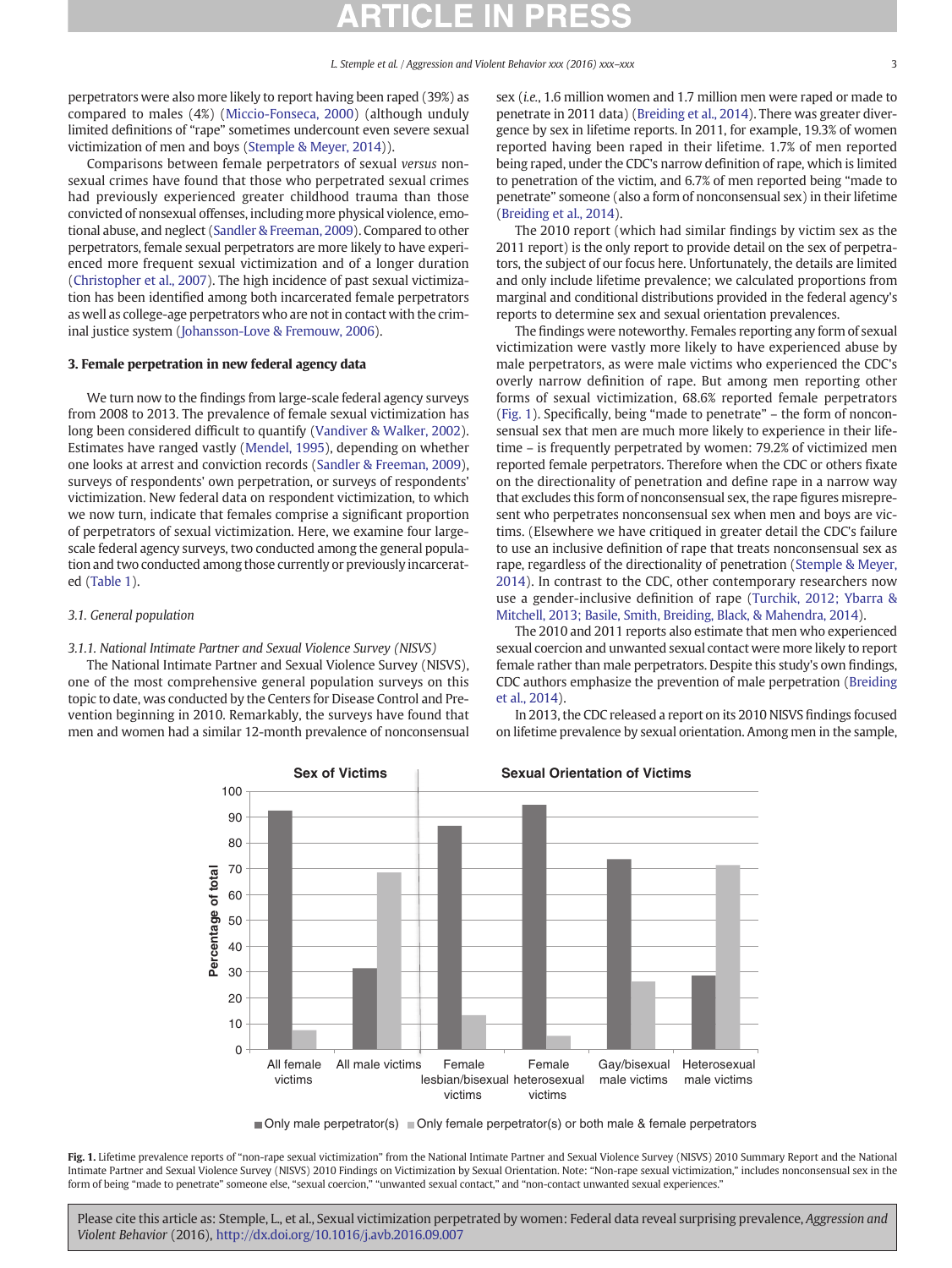2.0% self-identified as gay, and 1.2% identified as bisexual. Among women, 1.3% identified as lesbian and 2.2% as bisexual. [Fig. 1](#page-3-0) shows non-rape sexual victimization by sexual orientation of the victim. Disaggregating by sexual orientation helps illuminate the gender dynamics at play.

The data show that heterosexual male victims were much more likely to report abuse by a female perpetrator in their lifetime (71.4%) than were bisexual men (34.2%) or gay men (21.4%). Lesbian victims were more likely to report such abuse by a female perpetrator in their lifetime (14.8%) than were bisexual (12.5%) or heterosexual women victims (5.3%). Unfortunately, when reporting on sexual orientation, the CDC did not disaggregate the non-rape forms of sexual victimization and counted the severe (i.e., nonconsensual sex in the form of being "made to penetrate" someone else) together with the less severe (e.g., flashing).

### 3.1.2. National Crime Victimization Survey

Each year the Bureau of Justice Statistics conducts the National Crime Victimization Survey (NCVS), a household survey on violent crime incidents including rape and sexual assault. Unlike the CDC, BJS combines rape and sexual assault, avoiding some of the definitional problems with the term rape. Also in contrast to the CDC, this survey focuses on "violent crime" and therefore reports only a subset of sexual harms. This limits comparability across surveys and has been critiqued for excluding forms of abuse involving coercion rather than force [\(Weiss, 2010](#page-9-0)).

The results of this survey are widely covered by the media each year, but the sex of perpetrators is rarely discussed. For this article, we pooled the 2010–2013 NCVS data on rape and sexual assault and disaggregated the incidents by sex of victims and perpetrators. Our analysis is weighted and adjusted for the complex design of NCVS.

We found that female perpetrators (acting without male coperpetrators) were reported in 28.0% of rape/sexual assault incidents involving male victims and 4.1% of incidents involving female victims. Incidents of rape/assault involving at least one female perpetrator were reported in 34.7% incidents involving male victims and 4.2% of incidents involving female victims (Fig. 2). Our analysis also found that, among those reporting rape/sexual assault by a female perpetrator, 57.6% of male victims and 41.4% of female victims reported that the incident involved an attack, meaning the offender hit, knocked down, or otherwise attacked the victim. Of those who were attacked, 95.7% of male victims of female offenders and 47.0% of female victims of female offenders also reported that they were injured in the incident.

#### 3.2. Incarcerated populations

Because population-based victimization studies like NCVS use a sampling frame restricted to households, they do not include those who are incarcerated (or otherwise institutionalized in care facilities and the like) at the time of the survey. This includes nearly 2.2 million people detained in U.S. prisons, jails, and juvenile facilities at any given time ([Walmsley, 2013\)](#page-9-0), comprising a population drawn disproportionately from low-income, minority, and mentally ill persons. As we have estimated previously, BJS surveys detect nearly one million incidents of sexual victimization incidents behind bars annually ([Stemple](#page-9-0) [& Meyer, 2014](#page-9-0)). Therefore our national conversation about sexual victimization is incomplete without attention to those behind bars. To determine the sex of perpetrators victimizing incarcerated populations, we examine two BJS surveys designed to assess the prevalence of sexual victimization behind bars.

### 3.2.1. Sexual Victimization Reported by Former State Prisoners & the National Survey of Youth in Custody

Data collected by BJS under the Prison Rape Elimination Act (PREA) includes information on hundreds of thousands of detained persons. These data demonstrate remarkable consistency across surveys. One of the most notable findings is the high prevalence of sexual victimization committed by female staff members and female inmates.

Despite the common assumption that, for women prisoners, male staff members pose the greatest sexual threat, BJS studies have consistently shown instead that women are much more likely to be abused by other women inmates than by male staff. For instance, in contrast to the 4.4% of former women prisoners who reported custodial sexual misconduct, 13.7% reported sexual victimization by inmates ([Beck &](#page-8-0) [Johnson, 2012](#page-8-0)). A large, statistically significant difference between the threat posed by female inmates versus male staff has been found across BJS surveys on this topic.

Staff perpetration remains a concern, however. For women prisoners and girls in detention, the staff perpetrators are overwhelmingly male, and for men and boys the staff perpetrators are overwhelmingly female. Because men and boys are vastly disproportionately incarcerated they are overrepresented among victims; women are therefore disproportionately represented among all staff abusers [\(Figs. 3 & 4](#page-7-0)). Among all adult prisoners reporting any type of staff sexual victimization, 80.0% reported only female perpetrators. An additional 5.1% reported both male and female perpetrators [\(Beck & Johnson, 2012](#page-8-0)). Among all juveniles reporting staff sexual victimization, 89.3% reported only female perpetrators. An additional 3.1% reported both male and female perpetrators



Fig. 2. Rape and Sexual Assault as reported in the National Crime Victimization Survey (NCVS) 2010-2013. Note: The NCVS is a complex survey that is designed to allow for pooling across years. We pooled four years of data, incorporating the sampling design and probability weights into our analysis. The NCVS has a recoded variable for type of crime, and we combined their categorization of "rape" and "sexual assault." We estimate the conditional distribution of rape and sexual victimization by both sex of the victim and sex of the perpetrator.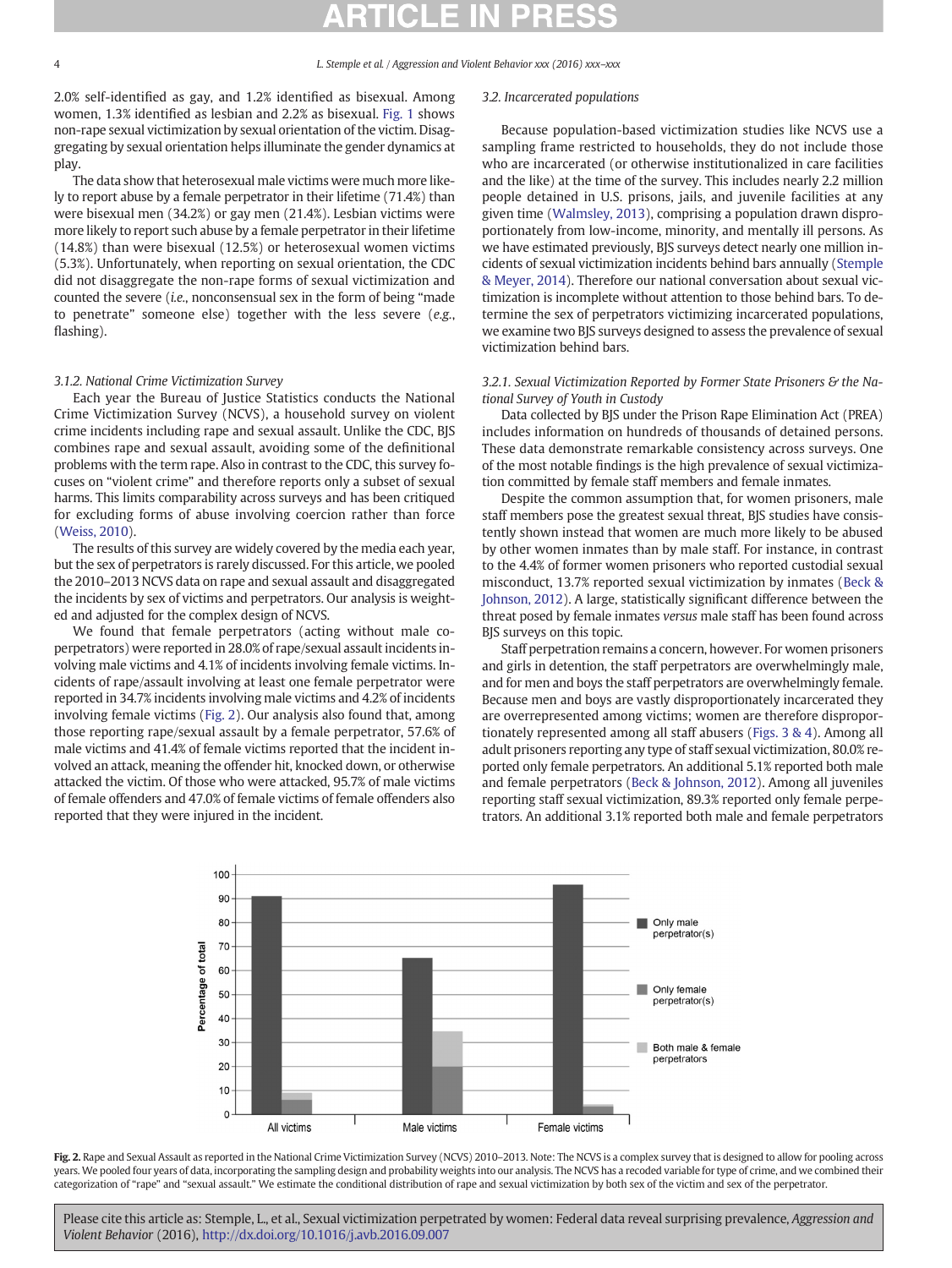[\(Fig. 4](#page-7-0)) [\(Beck, Cantor, Hartge, & Smith, 2013](#page-8-0)). Gay and bisexual men and lesbian and bisexual women were 2–3 times more likely to report staff sexual victimization than their heterosexual counterparts [\(Beck &](#page-8-0) [Johnson, 2012](#page-8-0)). The disproportionate abuse by female staff members does not occur because women are more often staffing facilities. Men outnumber women by a ratio of three to one in positions requiring direct contact with inmates ([Stephan, 2008](#page-9-0)).

Moreover, while it is often assumed that inmate-on-inmate sexual assault comprises men victimizing men, the survey found that women state prisoners were more than three times as likely to experience sexual victimization perpetrated by women inmates (13.7%) than were men to be victimized by male inmates (4.2%) [\(Beck et al., 2013](#page-8-0)). This large and statistically significant difference between male and female rates of inmate-on-inmate sexual assault has been found across surveys. [\(Beck et al., 2013](#page-8-0)). Bisexual women were more likely to be abused by other inmates (18.1%) than heterosexual (13.1%) or lesbian inmates (12.8%) ([Beck et al., 2013](#page-8-0)).

### 4. Contextualizing female perpetration

Given these findings, it is vital to understand female perpetration of sexual victimization beyond simply its prevalence. More research is certainly needed, but an examination of the broader literature to date sheds some light on the phenomenon. We turn first to studies of the narrow subset of female perpetrators who have come into contact with the criminal justice system. A 2009 analysis of three large-scale studies of female perpetrators found that the mean age of perpetration was late 20s to early 30s, the mean age of victims was approximately 12, and 75–80% of perpetrators were white ([Sandler & Freeman, 2009\)](#page-9-0). Researchers have found female perpetrators to have lower levels of education and income ([Tardif, Auclair, Jacob, & Carpentier, 2005](#page-9-0)) and greater prevalence of mental illness [\(Lewis & Stanley, 2000; Allen, 1991](#page-9-0)).

But perpetrators are far from homogenous ([Johansson-Love &](#page-9-0) [Fremouw, 2006\)](#page-9-0), particularly concerning their motivation for offending [\(Sandler & Freeman, 2009](#page-9-0)). For instance, scholars have looked at incidents in which women committed sexual abuse together with a male perpetrator, a pattern referred to as "co-offending" (and sometimes "male-coerced") ([Matthews et al., 1989; McCarty, 1986; Syed &](#page-9-0) [Williams, 1996; Johansson-Love & Fremouw, 2006; Faller, 1987;](#page-9-0) [Rosencrans, 1997; Williams & Biere, 2014; Gillespie et al., 2015\)](#page-9-0). One 2002 literature review found that, among females who sexually victimize children, the prevalence of a co-offending perpetrator ranged from 33% to 70%. The authors concluded that there was little data to indicate whether women had initiated the abuse or were pressured to participate ([Vandiver & Walker, 2002\)](#page-9-0). A 2006 literature review reported that 10 out of 13 studies found that the majority of female perpetrators were offending alone ([Johansson-Love & Fremouw, 2006](#page-9-0)). Likewise, a study using the FBI's 1992–2011 National Incident-Based Reporting System (NIBRS) data, which collects reports to police, found that, while female perpetrators of sexual assault were more likely to co-offend (they had accomplices in 38.1% of incidents) than men (11.8% of incidents involved an accomplice), female perpetrators were still more likely to abuse alone (61.9% of incidents) [\(Williams & Biere, 2014](#page-8-0)).

In addition to the "co-offender," typologies for female perpetrators have included categories such as "teacher/lover" ([Matthews et al.,](#page-9-0) [1989\)](#page-9-0), same-sex offenders who abuse adult women ([Vandiver &](#page-9-0) [Kercher, 2004](#page-9-0)), and a distinct group of chronic offenders at high risk of re-arrest ([Sandler & Freeman, 2009](#page-9-0)). Some have criticized the typologies as vague, open to subjective interpretation (Pfl[ugradt & Allen,](#page-9-0) [2010\)](#page-9-0), or reliant on overly simplistic themes or event details ([Cortoni](#page-8-0) [& Gannon, 2016\)](#page-8-0). More recently, scholars have attempted to delineate pathways to offending, distinguishing, for instance, women who plan their abuse from those who offend impulsively ([Gannon](#page-9-0) [et al., 2013](#page-9-0)).

Like male-perpetrated sexual victimization, female perpetration of sexual abuse is under-reported to officials ([Denov, 2003b; Mendel,](#page-8-0)

[1995; Allen, 1990; Banning, 1989\)](#page-8-0). One 2003 review of 15 studies and statistical reports compared official reports of female perpetrated sexual victimization to abuse reported by perpetrators and victims in confidential surveys. Unsurprisingly, confidential surveys detected greater prevalence of female sexual perpetration than official law enforcement reports indicate [\(Denov, 2003b\)](#page-8-0).

Moreover, the high prevalence of female perpetration identified in the U.S. population-based surveys such as NISVS suggests that many female perpetrators do not encounter law enforcement. Those who do may be among the most pathological offenders (Pfl[ugradt & Cortoni,](#page-9-0) [2015](#page-9-0)). Because the criminological literature focuses disproportionately on women who have been arrested, convicted, or clinically treated for sexual perpetration, it can overlook the large numbers of women in the general population whose abuse goes undetected ([Williams &](#page-8-0) [Biere, 2014\)](#page-8-0). Therefore studies of those outside of criminal justice and mental health systems are key to a comprehensive understanding of this phenomenon ([Struckman-Johnson, 1988](#page-9-0)).

For instance, a 2003 study of coercive and forced opposite-sex sexual experiences among 268 male and 355 female college students solicited written descriptions of tactics from male and female victims and perpetrators [\(Struckman-Johnson, 1988\)](#page-9-0). Female perpetrators reportedly bit, slapped, and hit male victims. In some cases female college students got on top of aroused men and forced the men to penetrate them. One male victim wrote, "Alcohol was involved. She undressed me, tried to arouse me by touching my genitals, oral sex, and trying to force me inside of her" [\(Struckman-Johnson, Struckman-Johnson, & Anderson, 2003](#page-9-0)). One female perpetrator described her actions as follows, "I locked the room door that we were in. I kissed and touched him. I removed his shirt and unzipped his pants. He asked me to stop. I didn't. Then, I sat on top of him" ([Struckman-Johnson et al., 2003](#page-9-0)).

Another recent study of college and high-school aged men and boys have also detected a high prevalence of female perpetration. The 2011 survey of 302 male college students found that 51.2% reported experiencing at least one sexual victimization experience since age 16. Of those victimized, 48.4% reported female perpetrators. Men who reported more severe victimization (i.e., "rape," which is defined to include nonconsensual intercourse in either direction) later experienced more risky behaviors and sexual dysfunction than those who reported less severe forms of victimization (e.g., sexual contact that did not include penetration ([Turchik, 2012](#page-9-0))).

A 2014 study of 284 men and boys in college and high school found that 43% reported being sexually coerced, with the majority of coercive incidents resulting in unwanted sexual intercourse. Of them, 95% reported only female perpetrators. The authors defined sexual coercion broadly, including verbal pressure such as nagging and begging, which, the authors acknowledge, increases prevalence dramatically [\(French, Tilghman, & Malebranche, 2014](#page-9-0)). But, the study also found that the resulting sexual activity was a more significant predictor of psychological distress and behavioral sequelae than the type of coercion tactic employed. Specifically, participants whose coercive experience resulted in intercourse showed greater subsequent sexual risk-taking and alcohol abuse, regardless of whether the incident involved force or only verbal coercion [\(French et al., 2014](#page-9-0)). Male respondents described incidents that included statutory rape (e.g., "I was coerced into sleeping with an older [woman] because I was told it would make a big boy. I was only 12 at the time and the girl was 18 I believe" [\(French et al., 2014](#page-9-0))) and substance-related incidents ("Well she told me she could drink a ton and was giving me double shots to 'see if I could keep up.' After a couple hours things got blurry and I woke up next to her" ([French et al., 2014](#page-9-0))).

Perpetrator self-reports are also revealing. A 2012 study using data from the U. S. Census Bureau's nationally representative National Epidemiologic Survey on Alcohol and Related Conditions (NESARC, 2001-02) found in a sample of 43,000 adults little difference in the sex of selfreported sexual perpetrators. Of those who affirmed that they had "ever force[d] someone to have sex … against their will," 43.6% were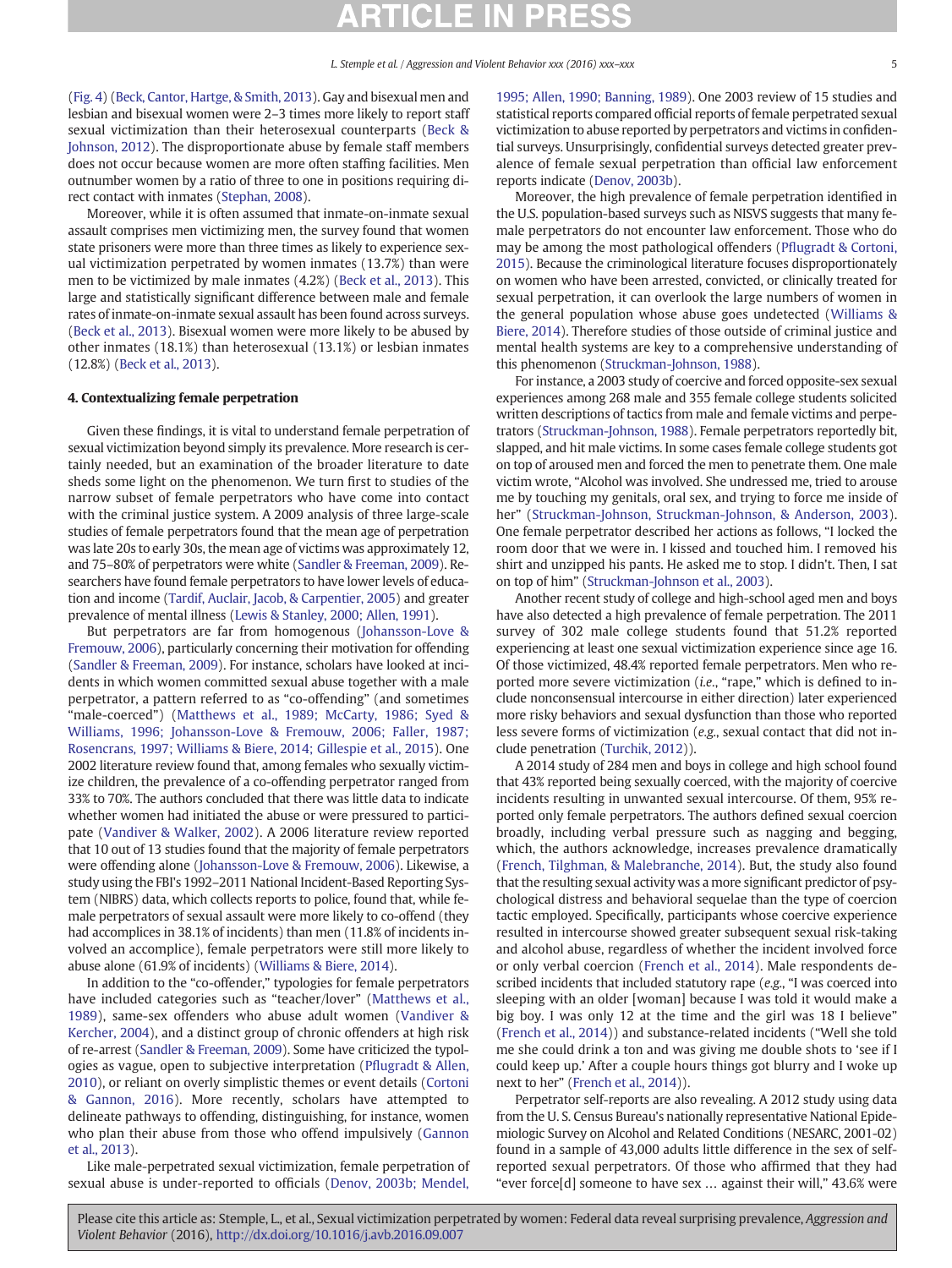female and 56.4% were male ([Hoertel, Le Strat, Schuster, & Limosin,](#page-9-0)  $2012$ ).<sup>1</sup>

One 2008 literature review looked at five studies of femaleperpetrated sexual victimization within relationships. The review found that between 1.2% and 19.5% of adolescent girls and 2.1%–46.2% of college women self-reported that they perpetrated some form of sexual victimization ([Williams et al., 2008\)](#page-9-0).

A 2013 survey of 1058 male and female youth ages 14–21 found that 9% self-reported perpetrating sexual victimization in their lifetime; 4% of youth reported perpetrating attempted or completed rape, which, again is defined to include any unwanted intercourse regardless of directionality (i.e., respondent reported that he/she "made someone have sex with me when I knew they did not want to"). While 98% of perpetrators who committed their first offence at age 15 or younger were male, by age 18–19 self-reports of perpetration differed little by sex: females comprised 48% of self-reported perpetrators of attempted or completed rape. Females were also more likely to perpetrate against victims older than themselves [\(Ybarra & Mitchell, 2013\)](#page-9-0). Among respondents, victimblaming was common; perpetrator accountability was not. About half of all perpetrators of rape or attempted rape said that the victim was completely responsible for the incident. Fewer than 1% of perpetrators reported contact with law enforcement subsequent to the abuse [\(Ybarra &](#page-9-0) [Mitchell, 2013\)](#page-9-0). A 2011 Dutch study also found no significant difference among male and female adolescent self-reports of sexual aggression (10% of males and 8% of females reported using sexual aggression) [\(Slotboom, Hendricks, & Verbruggen, 2011\)](#page-9-0).

Sexual victimization of women by other women has been studied even less than opposite-sex female perpetration. In the 1980s, surveys began to detect this form of abuse [\(Loulan, 1988; Waterman, Dawson, &](#page-9-0) [Bologna, 1989\)](#page-9-0), but research remained scant. Two studies in the 1990s found that more than half of lesbian respondents reported sexual victimization by a female partner ([Lie, Schilit, Bush, Montagne, & Reyes, 1991;](#page-9-0) [Waldner-Haugrud & Gratch, 1997\)](#page-9-0). NIBRS police report data from 1992 to 2011 showed that in sexual assault incidents involving female perpetrators acting alone, 45% of the victims were also female ([Williams &](#page-8-0) [Biere, 2014\)](#page-8-0). This study supports other findings that women are more likely to commit same-sex victimization than are male perpetrators [\(Gannon et al., 2013; Johansson-Love & Fremouw, 2009\)](#page-9-0). NISVS found that among lesbian and bisexual women reporting non-rape sexual victimization, 12% reported a female perpetrator [\(Fig. 1](#page-3-0)).

A multi-year study published in 2002 of lesbian and bisexual victims of female-perpetrated sexual victimization found that many of the dismissive gender stereotyping explored elsewhere in this paper informed these women's experiences. For instance, one victim stated "[W]hen I said to her, 'You raped me,' she just laughed at me. She said, 'That's impossible" [\(Girshick, 2002a](#page-9-0)). Survivors also reported their own gender bias: "The fact that it was from another woman also made me realize how much more I was willing to accept from her in the form of abuse and how that serves neither she nor I" [\(Girshick, 2002b\)](#page-9-0).

#### 4.1. Female perpetration behind bars

Here we contextualize abuse happening within incarcerated settings themselves. While it has long been understood that sexual victimization happens frequently in prisons, the BJS findings that females are committing a significant portion of that victimization is "met with discomfort bordering on disbelief" [\(Smith, 2012](#page-9-0)). A key fact for skeptics of this phenomenon is that the surveys' definition of sexual victimization includes sex between staff and inmates that inmates describe as "willing."

However, even "willing" sex between staff members and detainees is a criminal offence, replete with potential for the abuse of power. Staff members have near total control over inmates' lives: family visitation, cell assignments, educational opportunities, work assignments, and numerous privileges are controlled at the whim of staff, whose decisions are effectively non-reviewable by courts. An inmate's probation determination may also be affected by whether staff have issued disciplinary sanctions against inmates. Inmates may fear an assignment to highly punitive administrative segregation (solitary confinement) for real or concocted rule infractions by a staff member who views the inmate unfavorably [\(Buchanan, 2012\)](#page-8-0).

Former inmates reported institutional responses consistent with these fears. Among inmates who made a report of staff sexual victimization, 46% said they were written up for a disciplinary infraction and 41% were placed in solitary confinement ([Beck & Johnson, 2012](#page-8-0)). Moreover, 62% of inmates who reported "willing" sexual activity with staff reported some type of coercion or offer of privileges or protection by staff. Notably (and setting aside debates about "willing" encounters), even the majority of "unwilling" victims of staff sexual victimization reported a female perpetrator [\(Fig. 3\)](#page-7-0).

Sexual victimization by female staff does not occur in a vacuum, but instead takes place in hierarchal prison systems in which power has traditionally been held by men. In order to succeed in this environment, female staff must command authority, demonstrating the control they have over inmates ([Smith, 2012](#page-9-0)).

Because prison communities are single sexed, the presence of women as they move about men's facilities can be highly charged [\(Smith, 2012](#page-9-0)). Privacy norms are upended, and staff members wield sexualized power by the very nature of the duties required: conducting strip and pat searches, monitoring during showers and states of undress, and by way of the sexual feedback they receive from male inmates and staff [\(Smith, 2012\)](#page-9-0).

Feminist theory's attention to the role that power can play in the subordination of the less powerful sheds light in this context, particularly if one acknowledges that power differentials come in many forms – gender being only one. Attention to the way in which intersecting forces of gender, race, sexuality and incarcerated status shape the daily lives of inmates and staff is necessary to meaningfully address female perpetration in the prison context [\(Smith, 2012\)](#page-9-0).

Among the least powerful are youth in juvenile detention. Of those reporting staff sexual victimization, one in five reports 11 or more incidents of abuse [\(Beck et al., 2013\)](#page-8-0). Despite such findings, victimized boys are described as "only too ready" ([Smith, 2015](#page-9-0)) for sex with staff, or worse: they are framed as predators who manipulate unsophisticated female staff members [\(Smith, 2015\)](#page-9-0).

#### 5. Female perpetration & underreporting

There are numerous disclosure obstacles for victims of female perpetrators that ought to be kept in mind, particularly as reported in crime and other official reports ([Denov, 2003b\)](#page-8-0). Moreover, these disclosure obstacles, described below, can operate to obstruct the ability of victims to access healthcare, recovery support, and legal redress [\(Davies &](#page-8-0) [Rogers, 2006](#page-8-0)).

First, the widespread perception of women as nonthreatening complicates the way abuse is confronted by victims who experienced harm [\(Sandler & Freeman, 2009](#page-9-0)). Tellingly, researchers have found that victims who experience childhood sexual abuse at the hands of both women and men are more reluctant to disclose the victimization perpetrated by women [\(Sgroi & Sargent, 1993\)](#page-9-0). Indeed the discomfort of reporting child sexual victimization by a female perpetrator can be so acute that a victim may instead inaccurately report that his or her abuser was male [\(Longdon, 1993\)](#page-9-0).

Male victims may experience pressure to interpret sexual victimization by women in a way more consistent with masculinity ideals, such as the idea that men should relish any available opportunity for sex [\(Davies & Rogers, 2006\)](#page-8-0). Or, sexual victimization might be reframed by observers as a form of sexual initiation or a rite of passage, to make it seem benign. In some cases, male victims are portrayed as responsible

 $1$  The lifetime prevalence of perpetrating forced sex was only 0.15%. 2.7% of respondents did not answer the question; men were overrepresented among those who did not answer.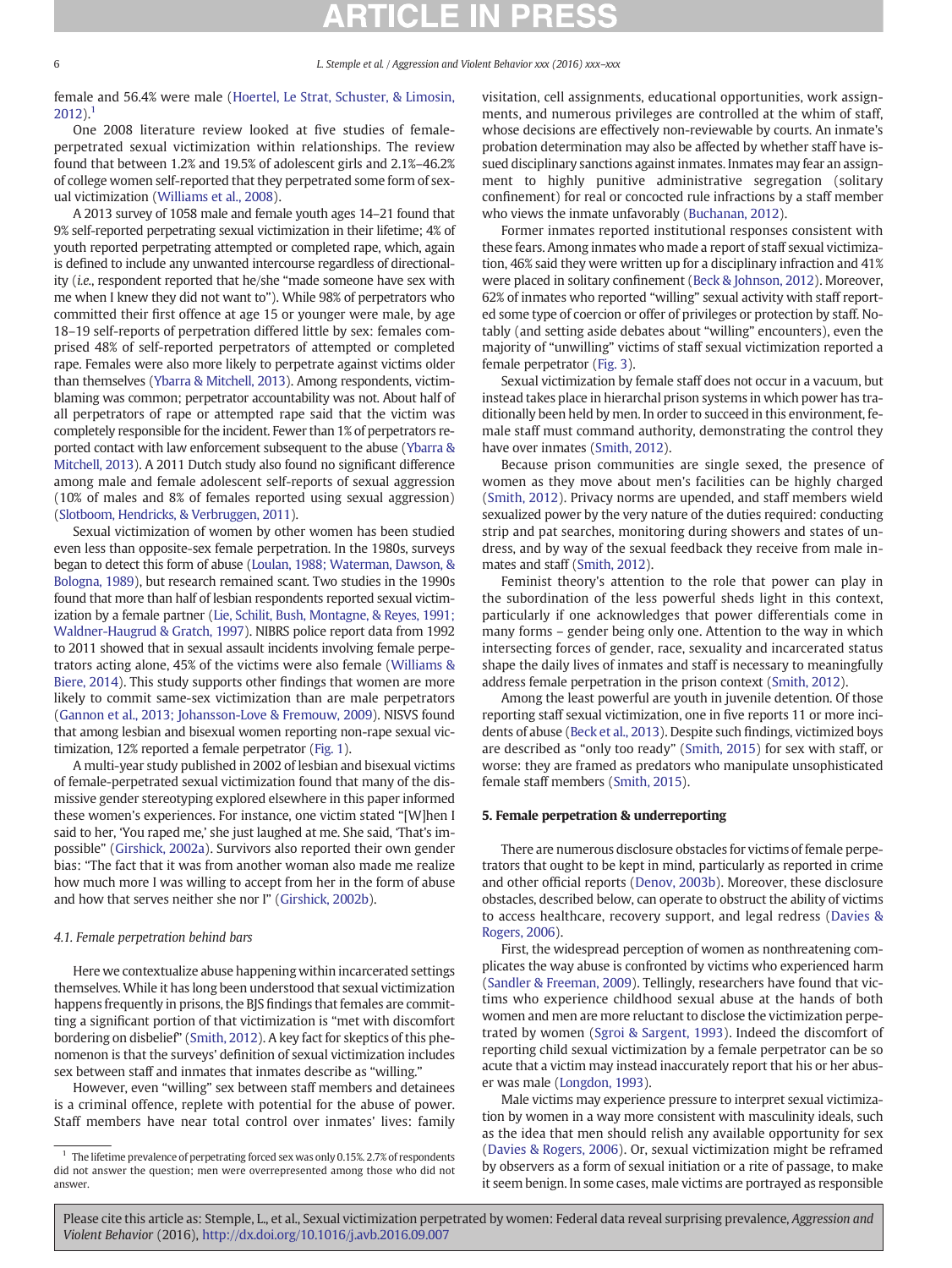<span id="page-7-0"></span>

Fig. 3. "Unwilling" sexual misconduct by staff as reported by former state prisoners from the National Former Prisoner Survey (NFPS) 2008. Note: The exclusion from this figure of staff sexual misconduct described by inmates as "willing" is not meant to imply that such behavior is acceptable. Even if inmates describe the act as "willing," it may be exploitative due to the extreme power imbalance between staff and inmates; it is criminalized in all 50 states.

for the abuse. Particularly as male victims move from childhood to adolescence, they are ascribed more blame for encounters with adult women [\(Rogers & Davies, 2007\)](#page-9-0).

Lesbian and bisexual women victimized by women frequently hesitate to report due to fear of heterosexist social attitudes. When samesex sexual activity is stigmatized, it can inhibit the reporting of even nonconsensual sex ([Girshick, 2002a](#page-9-0)).

Gender stereotypes about sexual behavior are compounded by the belief that, because of the female body's form, women are less physically able to commit acts that are harmful [\(Struckman-Johnson, 1988\)](#page-9-0). In other words, "no penis, no problem" [\(Levin, 2005; Kirsta, 1994\)](#page-9-0).

Some scholars have speculated that a reluctance to accept female perpetration may stem from the fact that this would destabilize understandings of safety. Because women have already accepted the idea that men pose a sexual threat, the notion that females may also be threatening is particularly unsettling. For lesbian women, the acknowledgement of sexual victimization within relationships "cracks apart the belief in a lesbian utopia" [\(Girshick, 2002a\)](#page-9-0).

Victimization by women in contexts of incarceration is also underreported. Even when abuse by female staff is reported through the proper channels, women accused of sexual victimization are more frequently allowed to resign than they are prosecuted for a crime, which parallels the more lenient treatment that female perpetrators in the broader community receive [\(Smith, 2012](#page-9-0)). The abuse of women inmates by other women is also often dismissed, described as merely a "cat fight," or explained away as an attempt by women to replicate outside family dynamics inside of prison ([Stannow & Kaiser, 2013](#page-9-0)).

### 6. Professionals & a culture of denial

Perhaps even more troubling than misperceptions concerning female perpetration among the general population are misperceptions held by professionals responsible for addressing the problem. Female perpetration is downplayed by those in fields such as mental health, social work, public health, and law, as a range of scholars have demonstrated [\(Denov, 2001; Saradjian, 1996; Mendel, 1995\)](#page-8-0). Stereotypical understandings of women as sexually harmless can allow professionals to create a "culture of denial" that fails to recognize the seriousness of the abuse [\(Hetherton, 1999](#page-9-0)).

In terms of child sexual abuse perceptions, ideas about women's role as caretakers who naturally have intimate contact with children lead to less concern about victimization than when the same harmful acts are committed by male perpetrators [\(Denov, 2003a; Hetherton, 1999;](#page-8-0) [Sandler & Freeman, 2009; Stannow & Kaiser, 2013](#page-8-0)). In some cases, female perpetration has been reframed as a "misguided extension of love" ([Hetherton, 1999](#page-9-0)). One study documented the unsubstantiated belief that male victims of childhood sex abuse by female perpetrators experience less harm than female victims of childhood sex abuse by male perpetrators [\(Broussard, Wagner, & Kazelskis, 1991](#page-8-0)). In the context of prisons, scholars have noted that very little in the literature offers instruction on appropriate professional responses to femaleperpetrated sexual victimization [\(Smith, 2012\)](#page-9-0).

Heterosexism can render lesbian and bisexual victims of femaleperpetrated sexual victimization invisible to professionals ([Girshick,](#page-9-0) [2002b\)](#page-9-0). While a few rape crisis centers have created small lesbian-



Fig. 4. Sexual Victimization in Juvenile Facilities Reported by Youth from the National Survey of Youth in Custody (NSYC) 2012.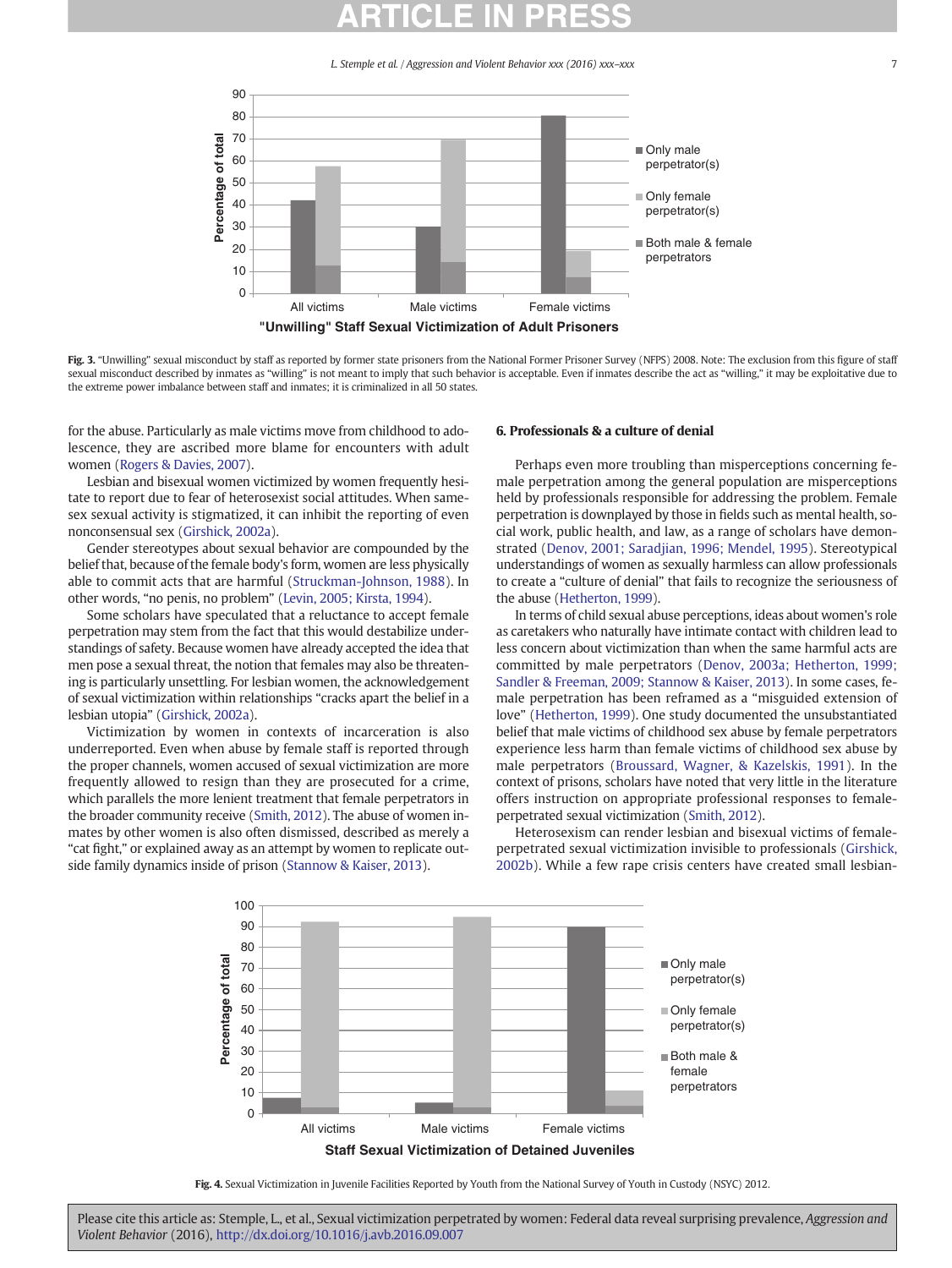<span id="page-8-0"></span>oriented programs, lesbian and bisexual women report that, in general, hotlines, support groups, and legal aid organizations that address sexual violence seem designed for those victimized by men ([Girshick, 2002b\)](#page-9-0).

For adult men victimized by women, professionals often fail to recognize that this abuse can be damaging ([Hetherton, 1999\)](#page-9-0), perhaps informed by the stereotype that men have an insatiable desire for sex (Brownmiller, 1975). Sensitivity to male victims' concerns about masculinity, sexuality, and self-blame (particularly for men who became physically aroused during abuse) are needed.

Not only is female-perpetrated sexual abuse less likely to be reported to police than male-perpetrated sexual abuse (Allen, 1991), when it is reported, law enforcement officers believe intervention to be less warranted than if the perpetrator is male ([Hetherton & Beardsall, 1998\)](#page-9-0). Even when a report is successfully rendered to police, female perpetrators are less likely to be charged and prosecuted and more likely to be diverted to social services [\(Girshick, 2002a; Allen, 1991; Starr, 2012\)](#page-9-0).

Among those prosecuted, even fewer are convicted. One five-state study of sex offender registries found that between 0.8% and 3% of those on registries are female ([Tewksbury, 2004\)](#page-9-0); others have found fewer than 2% on registries are female ([Sandler & Freeman, 2009;](#page-9-0) [Vandiver & Kercher, 2004](#page-9-0)). Several scholars have argued that gender stereotyping during the criminal justice process leads female perpetrators of sexual victimization to receive lighter sanctions than their male counterparts [\(Finkelhor, Williams, & Burns, 1988; Smith, 2012\)](#page-9-0). Others posit that sentence leniency might be attributed to findings of lower rates of sexual recidivism among female perpetrators in contrast to males (Pfl[ugradt & Cortoni, 2015; Sandler & Freeman, 2009](#page-9-0)). One study found that female juveniles in state care who had perpetrated sexually aggressive acts were significantly more likely to be treated as victims themselves, as compared to boys, even though they exhibited serious and repeated misconduct ([Ray & English, 1995\)](#page-9-0).

Even those researching female-perpetrated sexual victimization occasionally fall back on unsupported assumptions. For instance, a 2006 study of registered juvenile sex offenders found only one female who victimized someone older than 17; the authors curiously describe this as "expected" because it would be difficult for females to assault males who are "older and presumably physically larger" ([Vandiver & Teske,](#page-9-0) [2006\)](#page-9-0), overlooking the well-established (and feminist-initiated) understanding that physical overpowering need not, and often does not, accompany sexual victimization.

Some feminist organizations have asserted that attention to female perpetration risks derailing the hard-fought battle to assert that sexual victimization is about the exercise of male power ([Hetherton, 1999](#page-9-0)). Others favorably note that professional responses, in particular law enforcement sanctions that "go easy" on female perpetrators appropriately advantage troubled women. In contrast, some argue that this advantage comes at a price (Denov, 2003b), and it's a price that all women and men pay, in the form of reinforcing regressive stereotypes about sex and gender.

Widespread professional minimization of the seriousness of female sexual perpetration can also exacerbate its harmful effects ([Hetherton,](#page-9-0) [1999; Denov, 2003b](#page-9-0)). Research has found the effects of the abuse itself to include depression, self-harm, suicidal ideation, and substance abuse (Burroughs, 2004; Denov, 2004). When professionals fail to treat sexual victimization by women as a serious harm, victims' suffering can be compounded by the disparagement of the abuse [\(Hetherton, 1999](#page-9-0)).

### 7. Conclusions & recommendations

In light of this new federal agency data demonstrating that female sexual perpetration is more widespread than previously known, we have sought to enumerate the gender stereotypes fueling its neglect. We call for feminist approaches – expansively interpreted – to challenge these stereotypes, making room to consider women who are abusive, power seeking, and sexually aggressive, while taking into account the troubled background many such women possess.

Unless we uproot the simplistic stereotypes that limit understandings about sexual victimization, we will not address it accurately, nor will we respond to victims empathically. Those victimized by women are doubly harmed when we fail to treat their abuse as worthy of concern.

Further, we recommend that law enforcement officials, care professionals interacting with perpetrators and victims, and policymakers apply a new awareness of the frequency and impact of female perpetration in practice, so as to address sexual victimization comprehensively. This includes taking account of issues specific to lesbian and bisexual women, youth, people of color, and incarcerated persons.

Those charged with preventing and responding to sexual victimization ought to be both gender inclusive (address all victims and perpetrators, regardless of sex) and gender sensitive (understand how gender norms influence women and men in disproportionate or different ways). Professionals must begin to understand this abuse "not as an exception or an add-on, but as fully as we understand male violence" [\(Girshick, 2002a\)](#page-9-0).

To achieve this understanding, research that uses inclusive definitions, provides a deeper understanding about what facilitates this form of victimization, attends to women's past victimization issues, and seeks to overcome reporting and disclosure issues is urgently needed. Finally, the national conversation about sexual victimization – which has been especially robust in recent years, particularly concerning college students and, to a lesser extent, incarcerated persons – must broaden significantly, so as to include abuse that runs counter to our preconceived ideas about sexual victimization and gender.

### References

- Allen, C. M. (1990). [Women as perpetrators of child sexual abuse: Recognition barriers. In](http://refhub.elsevier.com/S1359-1789(16)30144-6/rf0005) [A. L. Horton, B. L. Johnson, L. M. Roundy, & D. Williams \(Eds.\),](http://refhub.elsevier.com/S1359-1789(16)30144-6/rf0005) The incest perpetrator: A [family member no one wants to treat](http://refhub.elsevier.com/S1359-1789(16)30144-6/rf0005) (pp. 108–125). Newbury Park, CA: Sage **Publications**
- Allen, C. M. (1991). [Women and men who sexually abuse children: A comparative study.](http://refhub.elsevier.com/S1359-1789(16)30144-6/rf0010) Or[well, VT: Safer Society Press.](http://refhub.elsevier.com/S1359-1789(16)30144-6/rf0010)
- Banning, A. (1989). [Mother-son incest: Confronting a prejudice.](http://refhub.elsevier.com/S1359-1789(16)30144-6/rf0015) Child Abuse and Neglect, 13[\(4\), 563](http://refhub.elsevier.com/S1359-1789(16)30144-6/rf0015)–570.
- Beck, A. J., & Johnson, C. (2012). Sexual victimization reported by former state prisoners, 2008. Bureau of Justice Statistics, 15 (Retrieved from [http://www.bjs.gov/content/](http://www.bjs.gov/content/pub/pdf/svrfsp08.pdf) [pub/pdf/svrfsp08.pdf](http://www.bjs.gov/content/pub/pdf/svrfsp08.pdf)).
- Beck, A. J., Cantor, D., Hartge, J., & Smith, T. (2013). Sexual victimization in juvenile facilities reported by youth, 2012. Bureau of Justice Statistics, 24 (Retrieved from [http://www.](http://www.bjs.gov/content/pub/pdf/svjfry12.pdf) [bjs.gov/content/pub/pdf/svjfry12.pdf\)](http://www.bjs.gov/content/pub/pdf/svjfry12.pdf).
- Williams, K. S., & Biere, D. M. (2014). [An incident-based comparison of female and male](http://refhub.elsevier.com/S1359-1789(16)30144-6/rf0030) sexual offenders. [Sexual Abuse: A Journal of Research and Treatment](http://refhub.elsevier.com/S1359-1789(16)30144-6/rf0030), 27(3), 235–257.
- Broussard, S., Wagner, N. G., & Kazelskis, R. (1991). [Undergraduate students' perceptions](http://refhub.elsevier.com/S1359-1789(16)30144-6/rf0035) [of child sexual abuse: The impact of victim sex, perpetrator sex, and victim response.](http://refhub.elsevier.com/S1359-1789(16)30144-6/rf0035) [Journal of Family Violence](http://refhub.elsevier.com/S1359-1789(16)30144-6/rf0035), 6(3), 267-278.
- Brownmiller, S. (1975). [Against our will: Men, women and rape.](http://refhub.elsevier.com/S1359-1789(16)30144-6/rf0040) New York, NY: Simon and **Schuster**
- Buchanan, K. S. (2012). [Engendering rape.](http://refhub.elsevier.com/S1359-1789(16)30144-6/rf0045) UCLA Law Rev, 59(6), 1630.
- Burroughs, D. S. (2004). [Female sexual abusers of children.](http://refhub.elsevier.com/S1359-1789(16)30144-6/rf0050) Children and Youth Services Review, 26[\(5\), 481](http://refhub.elsevier.com/S1359-1789(16)30144-6/rf0050)–487.
- Byers, E. S. (1996). [How well does the traditional sexual script explain sexual coercion?](http://refhub.elsevier.com/S1359-1789(16)30144-6/rf0055) Review of a program of research. [Journal of Psychology and Human Sexuality](http://refhub.elsevier.com/S1359-1789(16)30144-6/rf0055), 8(1–[2\), 6](http://refhub.elsevier.com/S1359-1789(16)30144-6/rf0055)–26.
- Chapleau, K. M., Oswald, D. L., & Russell, B. L. (2008). [Male rape myths: The role of gender,](http://refhub.elsevier.com/S1359-1789(16)30144-6/rf0060) violence, and sexism. [Journal of Interpersonal Violence](http://refhub.elsevier.com/S1359-1789(16)30144-6/rf0060), 23(5), 600–615.
- Christopher, K., Lutz-Zois, C. J., & Reinhardt, A. R. (2007). [Female sexual-offenders: Per](http://refhub.elsevier.com/S1359-1789(16)30144-6/rf0065)[sonality pathology as a mediator of the relationship between childhood sexual](http://refhub.elsevier.com/S1359-1789(16)30144-6/rf0065) [abuse history and sexual abuse perpetration against others.](http://refhub.elsevier.com/S1359-1789(16)30144-6/rf0065) Child Abuse and Neglect, 31[\(8\), 871](http://refhub.elsevier.com/S1359-1789(16)30144-6/rf0065)–883.
- Cortoni, F. (2015). [What is so special about female sexual offenders? Introduction to the](http://refhub.elsevier.com/S1359-1789(16)30144-6/rf0070) special issue of female sexual offenders. [Sexual Abuse: A Journal of Research and Treat](http://refhub.elsevier.com/S1359-1789(16)30144-6/rf0070)ment, 27[\(3\), 232](http://refhub.elsevier.com/S1359-1789(16)30144-6/rf0070)–234.
- Cortoni, F., & Gannon, T. (2016). [Female sexual offenders: An overview. In A. Phenix, & H.](http://refhub.elsevier.com/S1359-1789(16)30144-6/rf0075) Hoberman (Eds.), Sexual offending (pp. 213–[224\). New York, NY: Springer.](http://refhub.elsevier.com/S1359-1789(16)30144-6/rf0075)
- Davies, M., & Rogers, P. (2006). [Perceptions of male victims in depicted sexual assaults: A](http://refhub.elsevier.com/S1359-1789(16)30144-6/rf0080) review of the literature. [Aggression and Violent Behavior](http://refhub.elsevier.com/S1359-1789(16)30144-6/rf0080), 11(4), 367–377.
- Davin, P., Hislop, J., & Dunbar, T. (1999). Female sexual abusers. [Brandon, VT: Safer Society](http://refhub.elsevier.com/S1359-1789(16)30144-6/rf0085) [Press.](http://refhub.elsevier.com/S1359-1789(16)30144-6/rf0085)
- Denov, M. S. (2001). [A culture of denial: Exploring professional perspectives on female](http://refhub.elsevier.com/S1359-1789(16)30144-6/rf0090) sex offending. [Canadian Journal of Criminology](http://refhub.elsevier.com/S1359-1789(16)30144-6/rf0090), 43(3), 303–329.
- Denov, M. S. (2003a). [The myth of innocence: Sexual scripts and the recognition of child](http://refhub.elsevier.com/S1359-1789(16)30144-6/rf0095) [sexual abuse by female perpetrators.](http://refhub.elsevier.com/S1359-1789(16)30144-6/rf0095) The Journal of Sex Research, 40(3), 303–314.
- Denov, M. S. (2003b). [To a safer place? Victims of sexual abuse by females and their dis](http://refhub.elsevier.com/S1359-1789(16)30144-6/rf0100)[closures to professionals.](http://refhub.elsevier.com/S1359-1789(16)30144-6/rf0100) Child Abuse & Neglect, 27(1), 47–61.